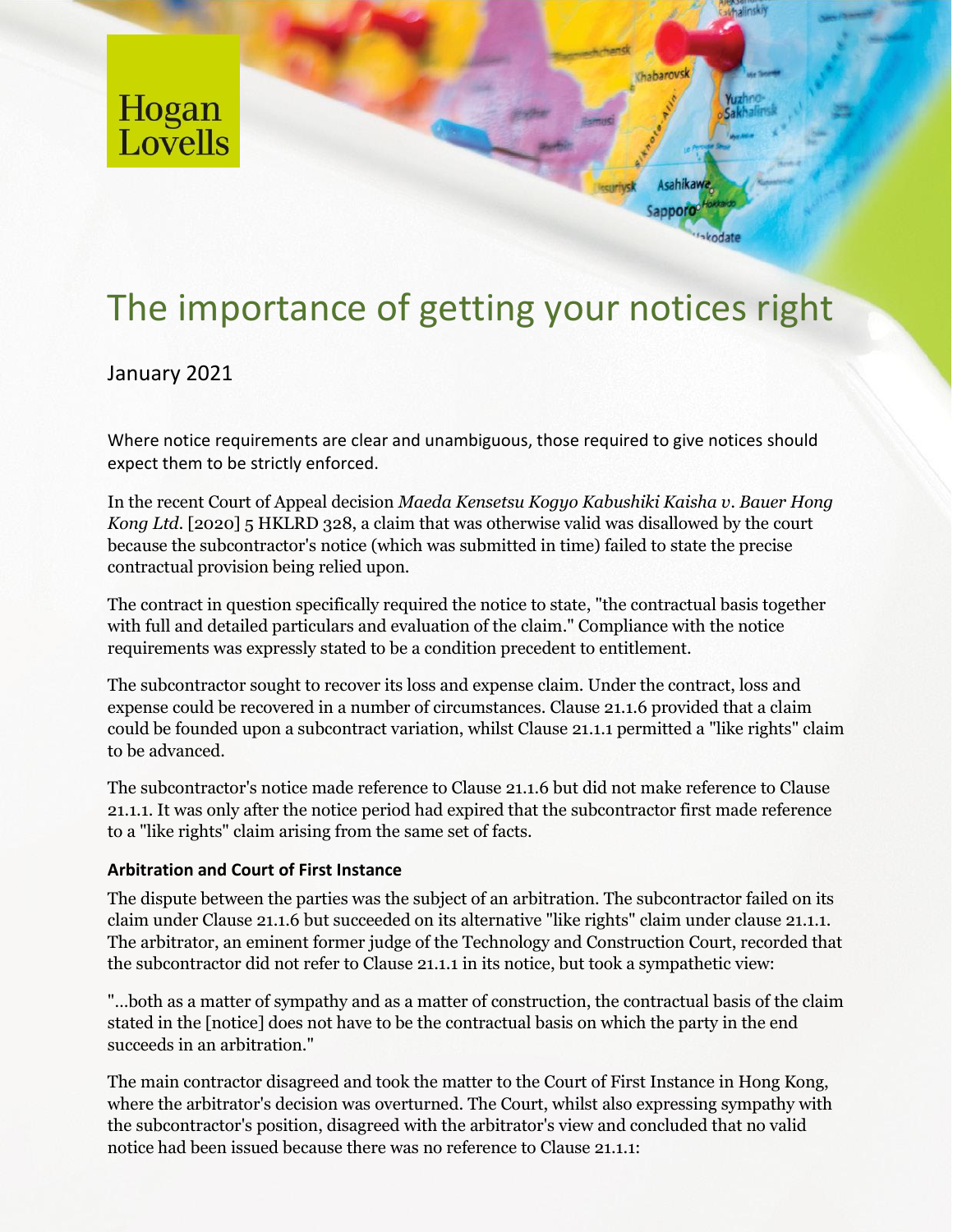Clause 21 employs clear and mandatory language for the service and contents of the notices…with no qualifying language such as 'if practicable' or 'in so far as the subcontractor is able'…there can be no dispute that the notices are conditions precedent, must be strictly complied with, and a failure to comply with these conditions will have the effect that the Defendant will have no entitlement.

#### **Court of Appeal**

At the Court of Appeal hearing, counsel for the subcontractor submitted that this was not a case where the subcontractor had failed to state any contractual basis in the notices. In addition, it was also argued that Clause 21 did not expressly require the subcontractor to identify the contractual basis upon which its claim will ultimately succeed in the arbitration, nor did it prevent the subcontractor from amending or substituting a contractual basis. Counsel for the subcontractor submitted that to do so would heavily prejudice the subcontractor's ability to advance any claim.

Unfortunately for the subcontractor, the Court of Appeal upheld the first instance decision, noting that Clause 21, "…is clear and unambiguous [and that] the Subcontractor is required to give notice of the contractual basis [and] not any possible contractual basis which may turn out not to be the correct basis."

### **Points to note**

It is to be noted that this case turned on the express wording of the notice provision, the language deployed in the case was explicit – this is often not the case.

Unless this decision is the subject of further appeal, where the requirements concerning notices are stated to be conditions precedent and where these requirements are expressed in clear and unambiguous language, those issuing notices should expect these requirements to be strictly enforced.

As seen in this decision, what would otherwise be a valid claim (it is noteworthy that the subcontractor in this case had successfully established an entitlement) was struck out on a technicality. An unintended consequence of this form of wording is that the main contractor could not recover the subcontractor's loss and expense from the employer as cost forming part of its own loss and expense claim arising from the same event. A view might be taken that sufficient protection might be secured by the main contractor, limiting its liability to passing down an appropriate share of any recovery.

Authored by Godfrey Yuen and Nigel Sharman.